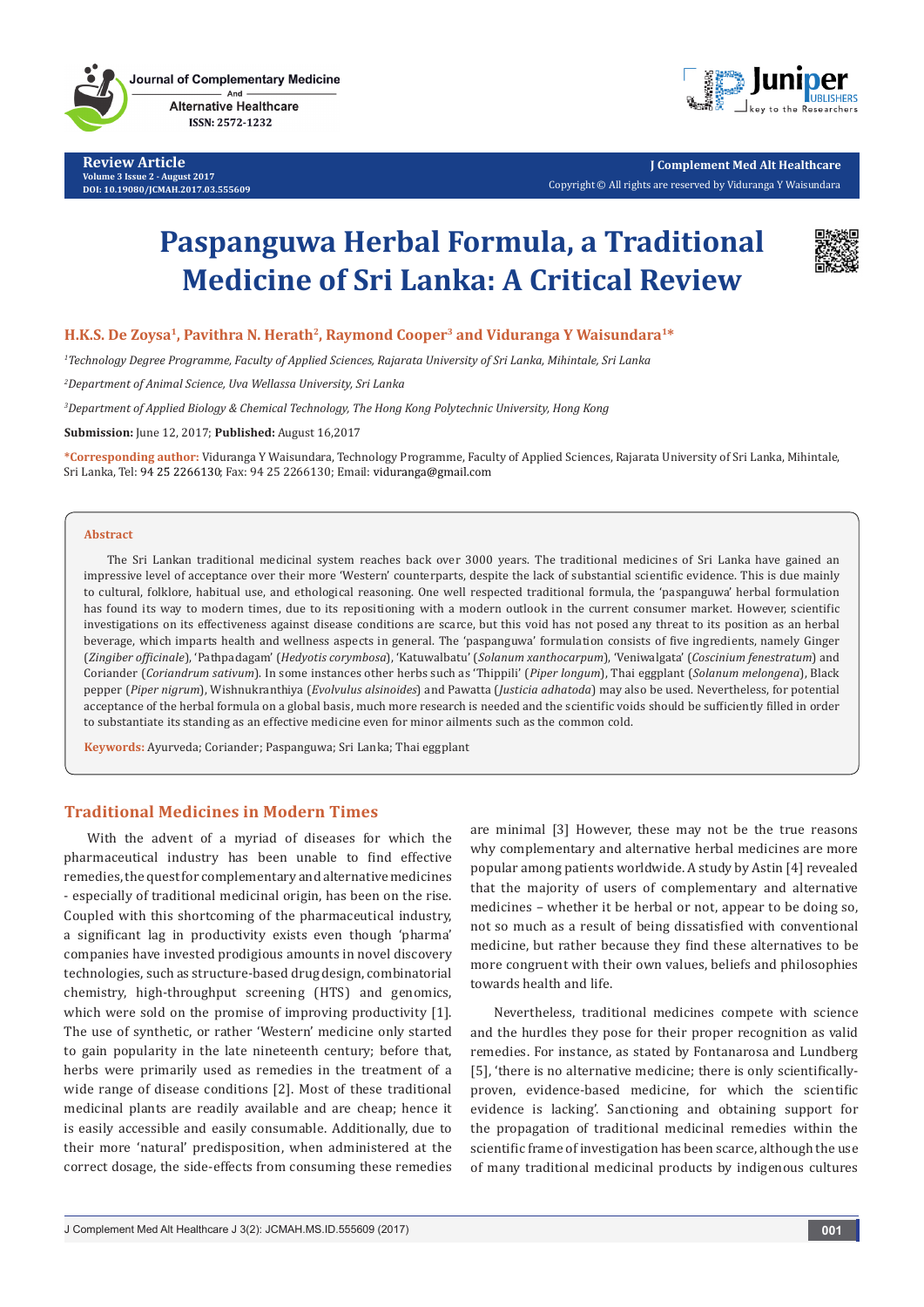for centuries, and the belief that they are safe and beneficial, represent the opportunities for further improving health and well-being and for preventing and treating disease [6]. However, within the modern process and procedures of drug development and clinical research, substantiating the efficacy of these traditional remedies is a complex endeavor in general. Despite the constant battle between traditional medicinal practices and science, only few studies have nevertheless shown that traditional medicinal systems should not be taken lightly even though the lengthy procedure for providing evidence of efficacy may demonstrate the already-proven benefits of traditional medicines [7-9].

## **The Traditional Medicinal System of Sri Lanka**

The Sri Lanka Ayurvedic medicinal system has gradually developed towards approaching the scientific realms for recognition, but nevertheless, has a wide appreciation and consumerism among its natives. This system goes back 3000 years or more - according to local myths and legends which are transmitted verbally [10]. In the present scenario, it is divided into four main domains, namely Siddha and Ayurveda, both of which originated in India, Unani - A Perso-Arabic traditional medicine system, and an indigenous medicine system in Sri Lanka, known as 'Deshiya Chikitsa' [10]. In Sri Lanka, about 60 – 70% of the rural population use Ayurvedic medicines for curing and prevention of diseases. Most of these medicines are consumed in the form of concoctions or decoctions - methods of preparation, which continue to be practiced in modern times. When it comes to the local population, despite being a developing country, there is a significant rate of urbanization in Sri Lanka, which comes hand-in-hand with an increased literacy level and a wider exposure to science and technology [11]. Thus, traditional Ayurvedic medicines of Sri Lanka have gained acceptance over their more 'Western' counterparts, despite the lack of substantial scientific evidence.

Before describing in detail about the 'paspanguwa' herbal formula, it is firstly necessary to introduce the Sri Lankan medicinal system in brief, which in its nature is extremely diversified and has not lost its appeal despite the 3000-year-old history [10,12,13].Many of the traditional medicinal recipes were either verbally handed down across generations, or written down in the native languages - most commonly Sinhala. Overall, written documents, which are intact, or translations of these documents, are scarce. In many instances, there are no fixed formulae for the medicines, since the dosages and combinations are customized according to the physiology of the diseased. This is mostly owing to the philosophy of targeting the whole body not each organ in isolation [13]. Thus, the holistic approach, which is commonly observed in other traditional medicinal systems, is found in the Sri Lankan traditional medicinal system as well. Most of the traditional medicines in Sri Lanka are based on natural remedies from trees and plants and their appendages, such as the bark, flowers, leaves, fruits, seeds, stems, root, rhizomes and bulbs [10,14,15]. Although the scientific elucidations were absent during the inception of this medicinal system, the medicinal value of plants are currently well recognized because of the presence of many natural bioactive substances, which are capable of disease prevention [16-19]. These compounds are normally synthesized due to secondary metabolic activities [20-23]. Possibly owing to the existence of a variety of bioactive compounds, the traditional medicine system of Sri Lanka always believed complex disease are best treated with complex combinations of botanical and non-botanical remedies [24]. This could be the reason why herbal combinations such as the 'paspanguwa' are deemed more effective than a single herb-based remedy.

#### **Introduction to 'Paspanguwa'**



The 'paspanguwa' traditional medicinal formula can be obtained as air-tight sachets or packets as an over-the counter medicine in pharmacies and supermarkets. The ailments, for which this can be used as per the instructions in the packaging, are colds, coughs, headaches, fever, and overall body aches. Although the herbal formulation itself has not been clinically evaluated, its constituents possess significant evidence as to their respective efficacies against a myriad of disease conditions. 'Paspanguwa' is commonly consumed as an herbal tea preparation. The name, which means five portions in the vernacular language of Sinhala, is made by the combination of five main herbs. The five ingredients, which make up the formula commonly, consist of Ginger (*Zingiber officinale*), 'Pathpadagam' (*Hedyotis corymbosa*),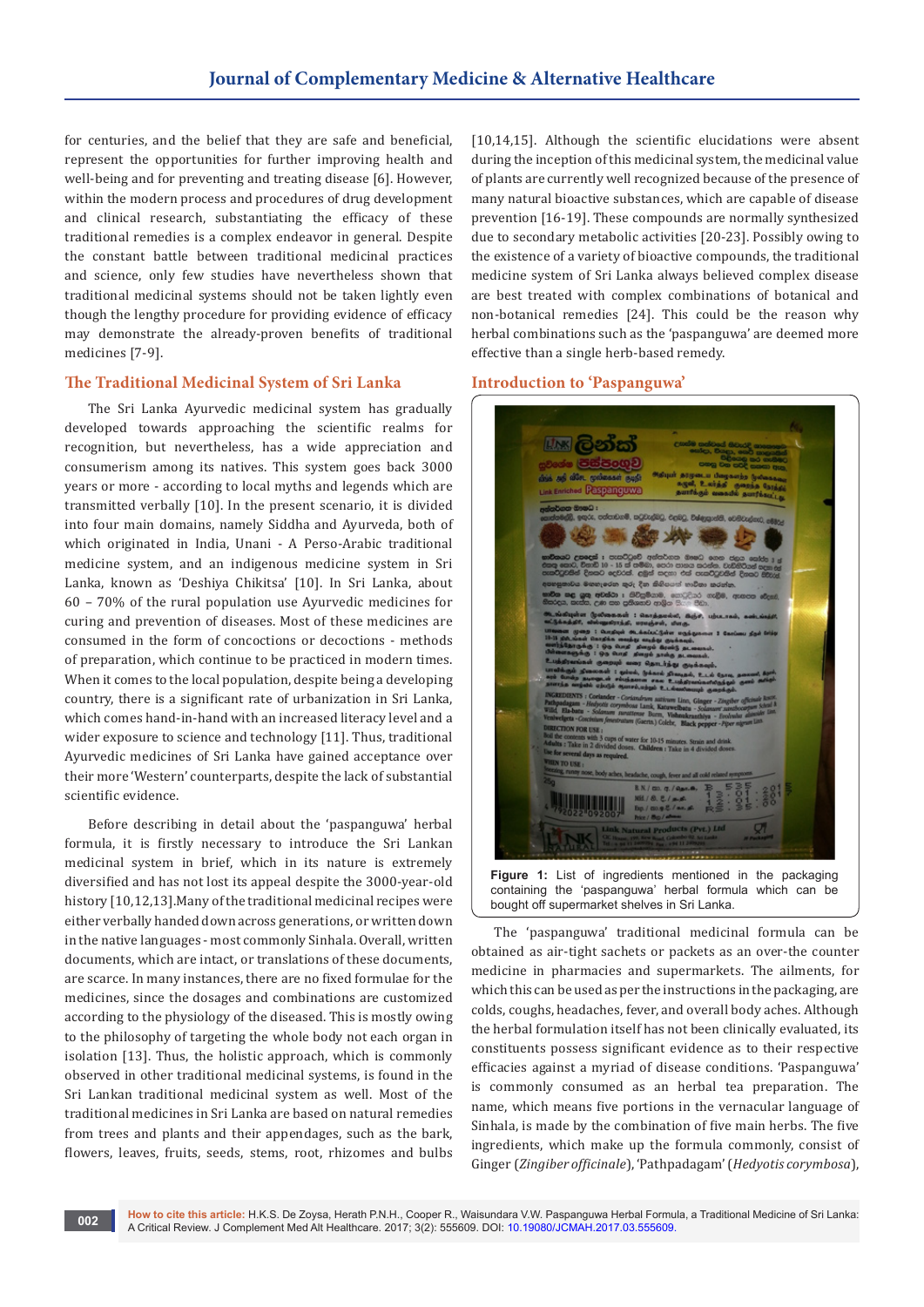'Katuwalbatu' (*Solanum xanthocarpum*), 'Veniwalgata' (*Coscinium fenestratum*) and Coriander (*Coriandrum sativum*). In some instances other herbs such as 'Thippili' (*Piper longum*), Thai eggplant (*Solanum melongena*), Black pepper (*Piper nigrum*), Wishnukranthiya (*Evolvulus alsinoides*) and Pawatta (*Justicia adhatoda*) may also be used. Figure 1 shows a commercially available 'paspanguwa' package, and the ingredients used. The resulting herbal tea from this decoction is bitter in taste, thus, it is often taken together with sugar or juggery. To date, there has been only one in vitro study performed to explore the antioxidant and starch hydrolyses inhibitory properties of one form of the 'paspanguwa' herbal formula [25]. However, it should be noted that the major constituents in these herbsin this herbal formula have been systematically studied for their efficacy against a variety of ailments, thus it may be deemed reasonable to review existing scientific material on these individual herbs. Overall, the purpose of this review is to (1) describe the formula (2)

assess the 'paspanguwa' herbal formula and its constituents and (3) promote the argument whether scientific validation is truly required for traditional medicinal recipes, such as these, which have gained so much popularity even without the scientific rigor.

## **Therapeutic Effects of the Constituent Herbs of ohe 'Paspanguwa' Formula**

As previously mentioned, there are five 'major' constituents in the 'paspanguwa' formula, followed by minor ones which are incorporated primarily to boost the strength and effectiveness of the major components. The 'major' herbs are those, which are considered to contain the highest ability to prevent ailments such as coughs, colds, fever, and body aches. The rest do not necessarily target these diseases; however, as per traditional medicinal records, they are able to prevent these ailments when used in combination with another 'major' herb, rather than in isolation [10] (Figure 2).



**Figure 2:** Images of the major and minor ingredients used for the preparation of the 'paspanguwa': (A) Black Pepper (B) Coriander seeds (C) Ginger plant with its rhizome (D) Dried Katuwelbatu (E) Dried Pathpadagam (F) Fresh leaves of Pawatta (G) Thai Eggplant (H) Dried veniwelgata root bark (I) Vishnukranthiya plant.

### **Ginger (***Zingiber officinale***)**

Ginger rhizomes are commonly used as a spice for preparing baked products, soups, pickles, puddings, and fermented beverages such as beer. In addition, it is used to obtain essential oil and oleoresin, which are internationally commercialized for use in the food and pharmaceutical industries [26]. In traditional medicinal the dried ginger rhizomes are widely used as a home remedy to act against diseases such as vomiting, nausea and

morning sickness during pregnancy, and also are used in the treatment of heart attack and stroke [26]. In Ayurveda, ginger is also mentioned as an appetiser and could be used as an ointment for pains and for the treatment of digestive disorders and arthritis [27,28]. Due to the versatility of ginger and its usage in many ailments, it is known as a universal treatment [28,29]. Dried ginger rhizomes, which have been pulverized into powder is one of the five major ingredients of the 'paspanguwa' formula.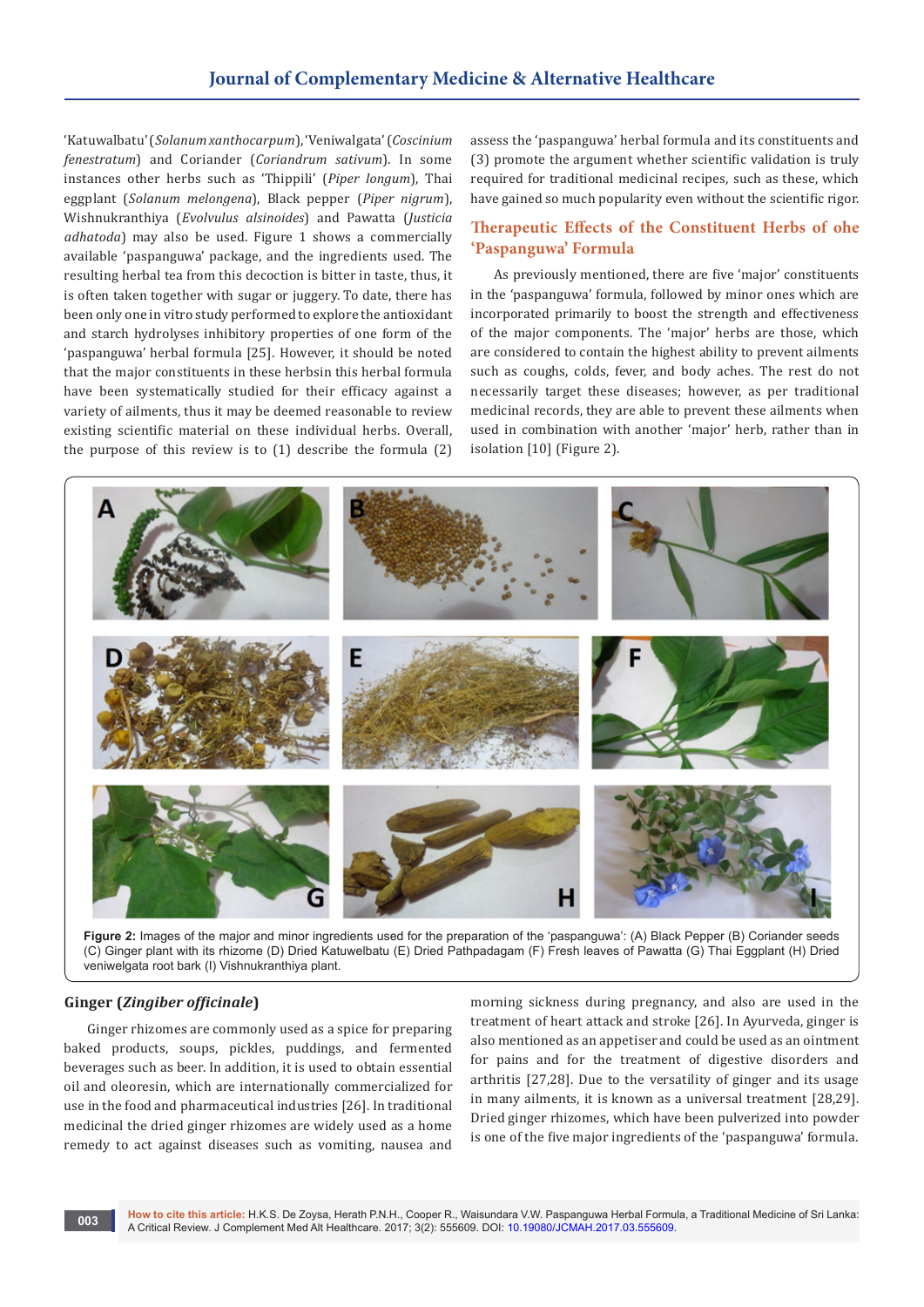## **Pathpadagam (***Hedyotis corymbosa***)**

This is a very common medicinal herb used in traditional as well as modern medicinal systems throughout the world. The plant is used as a treatment for skin aliments, appendicitis, viral infections, acne, venomous bites and eye disease [30]. A decoction of the aerial part of this plant is used in the treatment of diseases such as a cough, bronchitis, necrosis, leprosy, giddiness, jaundice and nervous depression [31]. Additionally, the herb is also known to possess anti-inflammatory, antioxidant, hepatoprotective and fever-reducing effects [32,33]. The leaves of the plant are known to possess iridoid glucosides in the form of anthraquinones and triterpenoids [34-38]. The leaves and stems of this herb are incorporated into the 'paspanguwa' recipe as one of the five major ingredients.

### **Katuwalbatu (***Solanum xanthocarpum***)**

This herb is commonly used in the traditional medicinal system in Sri Lanka for a variety of ailments. It is known to contain a high amount of alkaloids and flavonoids [39]. It is known for its anti-asthmatic, hepato protective, hypoglycemic, antiinflammation, and anti hyperlipidemic properties and it is used for the treatment of fever, asthma, bronchitis, urinary disease, heart diseases and reduce and physical pain [40]. Solasodine is the primary bioactive compound in S. *xanthocarpum*, which possesses the antipyretic property [41-43]. Dried berries of this herb are incorporated into the 'paspanguwa' formula as one of the five major ingredients.

### **Veniwalgata(***Coscinium fenestratum***)**

This is a flowering woody climber with a high amount of antioxidant [44], anti-diabetic [45] and anti-cancer effects [46]. Berberine is one of the major bioactive compounds found in the stem of *C. fenestratum*, which is known to possess a wide range of pharmacological activities. [45] In addition, a small portion of protoberberine is also present [47,48]. *C. fenestratum* which is commonly used in Western medicine as an anti-cancer [46], antioxidant [44], hypoglycemic [49] and antibacterial agent [50]. In the traditional 'paspanguwa' the dried stem of this plant is used as one of the five major ingredients.

#### **Coriander (***Coriandrum sativum***)**

Coriander is one of the most common herbs used in many traditional systems to treat many disorders [51]. In traditional medicinal systems, coriander is given to reduce the pain of rheumatism by pounding the seeds and combining them with hot water to make a paste and applied topicallyon the affected area [51]. The seeds are used for health attributes such as improving diseases related to the gastro-intestinal tract and diabetes [52- 56]. Al-Mofleh et al. [57] have demonstrated that Coriander seed powder protects the gastric mucosa in rats from ethanol-induced damage and also inhibit the formation of ulcers in rats. Another study demonstrated that the extract made from Coriander seeds has been used as a protective agent for gastric mucosa [58].

The powder of dried Coriander seeds is typically added to the 'paspanguwa' herbal formula as one of the five major ingredients.

## **Thippili' (***Piper longum***)**

*P. longum* is a medicinal herb commonly used in traditional medicine and has a distinct odor and a pungent bitter taste. It is known as a remedy against gonorrhea, menstrual pain, viral hepatitis, tuberculosis, chronic malaria, sleeping problems, chronic bronchitis, asthma, chronic gut-related pain paralysis of the tongue, diseases of the spleen, cough, tumors and arthritis [59-62]. It is able to directly affect the central nervous system [59,63]. In traditional Ayurvedic medicine, this is considered as a good rejuvenator [60,64-76]. The dried fruit of *P. longum* is sometimes added to the 'paspanguwa' formulation, and is not considered as one of the five major ingredients but rather a complementary agent.

#### **Thai eggplant (***Solanum melongena***)**

Thai egg plant is cultivated worldwide as a vegetable crop and is rich in polyphenols [77]. It is rich in other nutrients, essentially minerals and vitamins as well as proteins, riboflavin, thiamine iron, calcium, nicotinemide, carbohydrate, vitamin C, fibre, fat and carotenes [78,79]. It is typically used in the treatment of skin infections, gonorrhea, diabetes, rheumatic disease and swollen joint pains [78,80]. The dried vegetable is sometimes added to the 'paspanguwa' herbal formula as a complementary boosting agent.

## **Black pepper (***Piper nigrum***)**

*P. nigrum* is a widely used spice, consisting of piperine as the main bioactive compound. Other biologically active compounds in *P. nigrum* include monoterpenes, sesquiterpenes, curcumin and vasicine [81]. It has immunomodulatory, anti-carcinogenic, anti-asthmatic, stimulatory, hepatoprotective, anti-inflammatory, antimicrobial spices, anti-ulcer activities, antioxidant and bio transformative effects, and is also known to enhance the absorption of drugs such as rifampicin, sulphadiazine, tetracyline, and phenytoin [81-84]. In the Sri Lankan traditional medicinal system, *P. nigrum* is used to treat chills, rheumatism, flu, muscular aches, colds, exhaustion and fevers as well as to increase circulation of blood, increase the flow of saliva, stimulate the appetite, and to encourage peristalsis [81,85,86]. *P. nigrum* is also used as a boosting agent in the 'paspanguwa' herbal formula.

#### **Wishnukranthiya (***Evolvulus alsinoides***)**

*E. alsinoides* is a medicinal herb, which is well documented in the Sri Lankan traditional medicinal system as having immunomodulatory, cytoprotective, adaptogenic, antiamnesic properties and antioxidant properties [87-90]. This herb is used to promote adaptogenic, anti-phlogistic, antipyretic, antiseptic, aphrodisiac, febrifuge, stomachic, tonic and vermifuge effects [91-94]. *E. alsinoides* is used as a supplementary herb in the 'paspanguwa' herbal formula.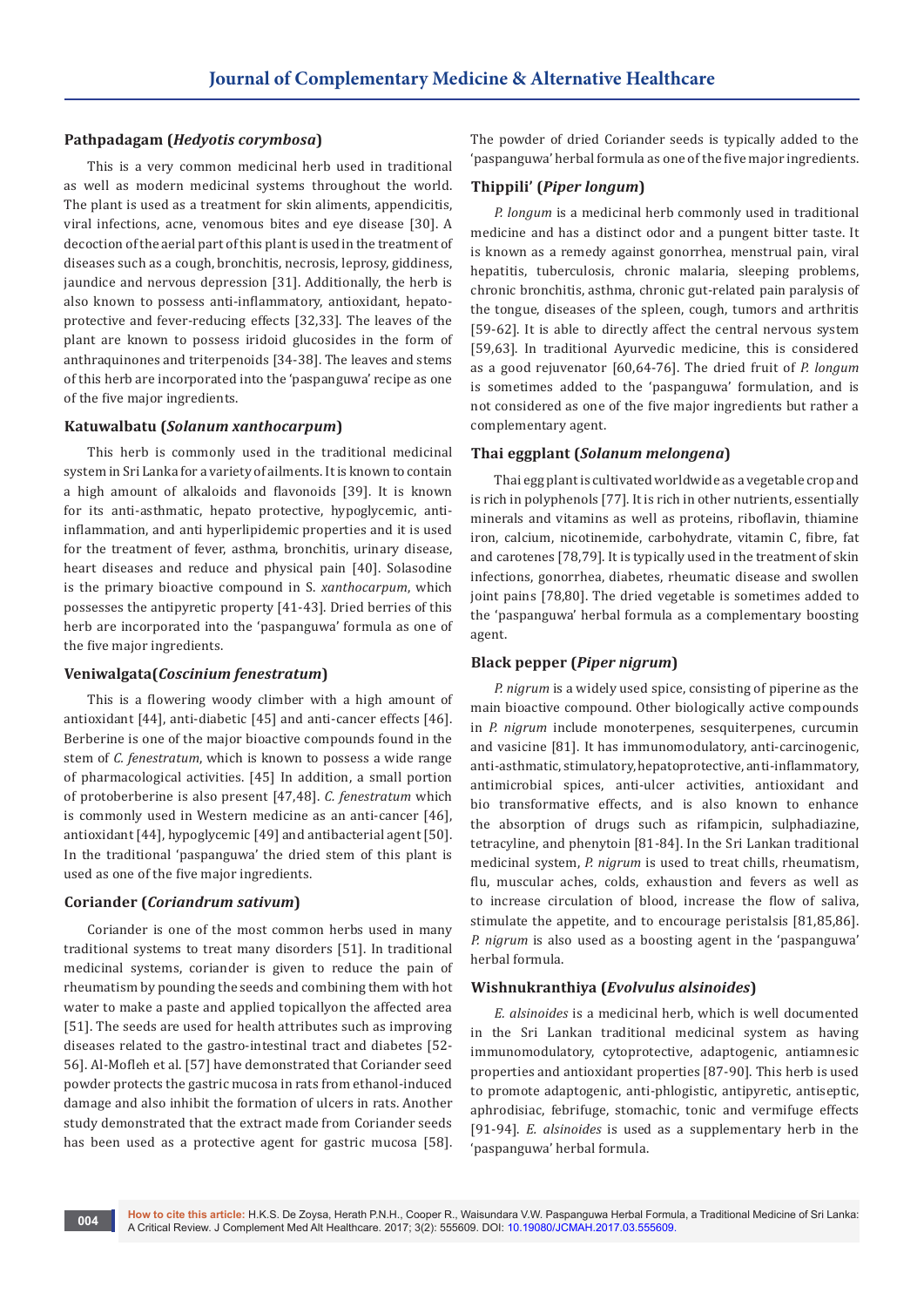## **Pawatta (***Justicia adhatoda***)**

*J. adhatoda* is a medicinal shrub widespread throughout the tropical regions of South-East Asia [95]. Its leaves and roots are commonly used in the Sri Lankan traditional medicinal system, which are known to possesstwo major alkaloids, vasicine and vasicinone along with some minor components such as vasicoline [96,97]. The extract of the leaves of *J. adhatoda* has the ability to act as an anti-spasmodic, fever-reducing, antiinflammatory, anti-bleeding, bronchodilatory, anti-diabetic, disinfectant, anti-jaundice, oxytocic and anti-helminticagent [97,98]. In the traditional medicinal system of Sri Lanka, this is used to treat cold, cough, pneumonia, fever, jaundice, joint pain, catarrh, whooping cough, asthma and tuberculosis [97]. Although *J. adhatoda* is used only as a supplementary herb in the 'paspanguwa' formula, it is used as the major ingredient in many other traditional medicinal recipes of Sri Lanka

## **Traditional Methods of Preparation and Consumption of the 'Paspanguwa'**

There are several ways of preparing the 'paspanguwa' by locals as well as by traditional medicinal practitioners, where in all methods, addition of water and heat is the most frequent way of obtaining the extract. Cold water may be added to the ingredients until boiling temperature is reached, or boiled water may be added to the ingredients and left in a closed container (typically, made from clay) for 10-15mins. The duration of boiling or exposure to boiled water may vary, mostly depending on the combination of ingredients used. The steam generated during the boiling process may also be used for inhalations to obtain relief from coughs and colds. The extract is recommended to be used at least 2-3 times per day, depending on the severity of the ailment. The traditional method of preparation has not been adequately documented and is passed down orally from one generation to another. Nevertheless, as one of the more 'simpler' forms of herbal formula in the traditional medicinal system of Sri Lanka, consultations with traditional medicinal practitioners revealed that the method of preparation does not vary all that much, other than the duration of boiling.

## **Quality of Preparation, Standards, and Dosages for Modern Times**

One aspect of the 'paspanguwa' formula, if it were to be sent out to a global market, would be to enhance the quality of preparation, determine the standards and dosages a practice which has not been fully ascertained by modern day manufacturers of traditional medicines. The need for these aspects, especially Total Quality Management (TQM) has been emphasized in a recent publication by Cooper [99]. While this paper focuses on Traditional Chinese Medicine (TCM), there is a need for all traditional medicinal systems to adapt to a more scientific means of verification, so that the health claims can be substantiated, including the 'paspanguwa' formula. Especially for Europe and the United States, acceptability of traditional

herbal medicines requires evaluation of dosages to assure safety and efficacy [100]. At this time, only a traditional medicinal practitioner's word defines the currently accepted dosage of one 'portion' of each of the major herbs to varying amounts of the minor herbs, where 'portion' is simply a term of measurement of strength. For scientific investigations, researchers also need to bear in mind that the 'paspanguwa' formula is a combination of herbs, and thus, a reductionist approach may not work in fully determining its effectiveness. For this, modern advents such as use of a biomarker, linking a biological effect to a chemical marker and standardizing the levels of bio-actives, will go a long way to an improved quality product. Finally, newer processes such as systems biology, metabolomics and chemo metrics may be used to evaluate the biological responses of the formula more effectively [101-103], leading to a clinical trial.

### **Conclusion**

In conclusion, herbal formula such as the 'paspanguwa' has been accepted by local people in Sri Lanka, despite the absence of systematic scientific elucidations, owing to its extensive history of application, as well as the effectiveness for several ailments across generations. It is available as a commercial product, which can be bought off the shelf and thus, has found acceptance into the modern consumer market while obtaining a similar status as a typical pain-killer. To provide a more valueadded effectiveness, scientific investigations need to be carried out, so that its applications are more disease-specific – especially pandemics such as diabetes, cardiovascular disease, and cancer, given the recently discovered ability of the formula to possess antioxidant and starch hydrolase inhibitory activities. The safety and efficacy of the formula needs to be scientifically established, if it is to be promoted into the global market, where regions such as Europe and the United States might require rigorous examination of this aspect. On a more traditional and cultural note, the 'paspanguwa' story also infers the importance of interconnectivity of medicines, recognizing the ingredients used in the formulation and the potency of the individual medicines have combined into a unique remedy, which can be used for many disease conditions as well as for maintaining overall health and wellness. Given certain shortcomings of 'western' medicines, the holistic approach is an aspect, which can be learned and adapted, for physiological systems operate in harmony, and thus, offers these medicines and remedies to be a part of our wellness arsenal.

### **Conflicts of Interest**

The authors report no conflicts of interest, financial or otherwise.

#### **Acknowledgement**

Dr. Waisundara wishes to acknowledge the support rendered by Mrs. Nilakshi Jaywardena and Miss Mindani Watawana who were former Research Assistants of the National Institute of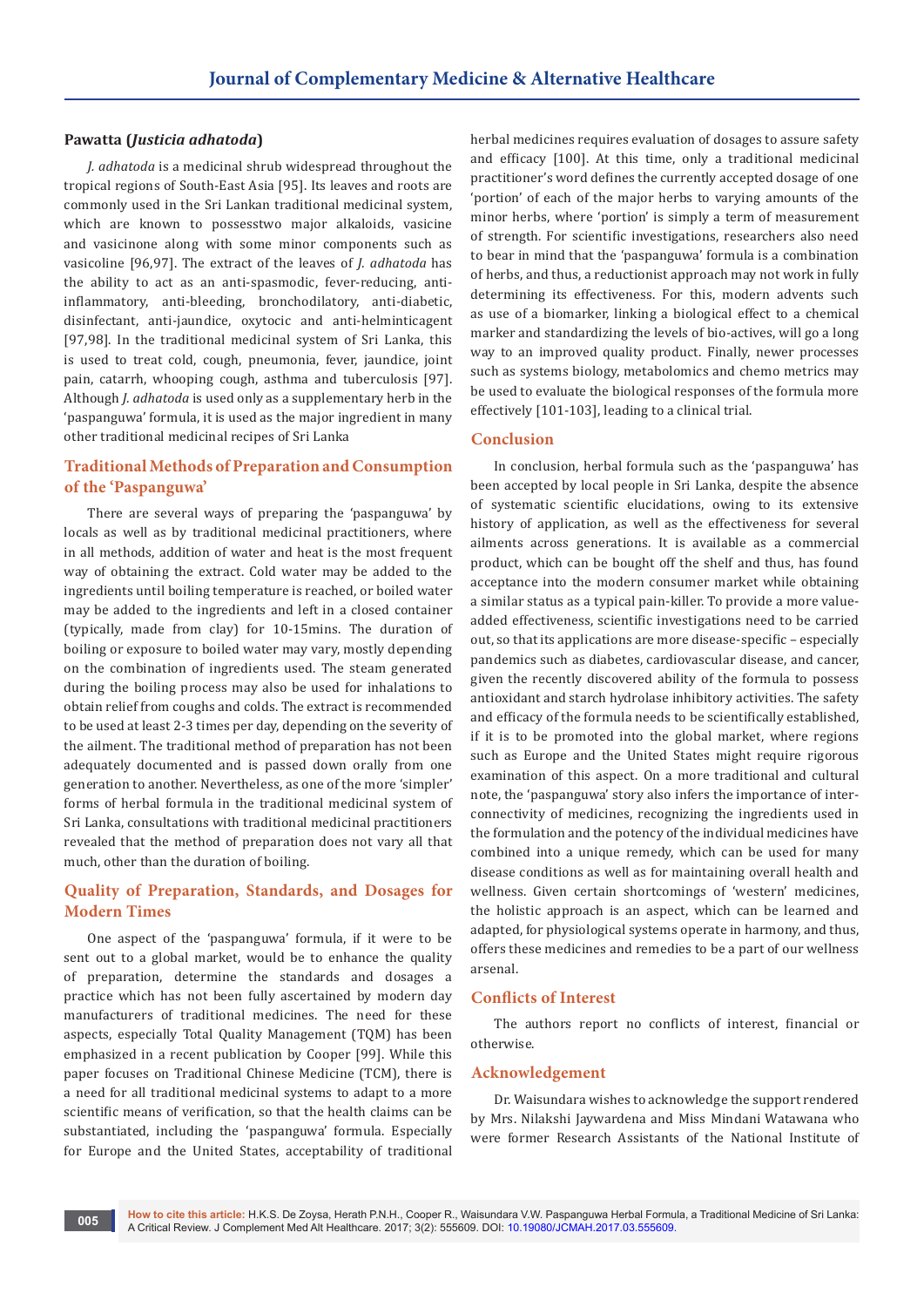Fundamental Studies in Kandy, Sri Lanka in composing this manuscript.

### **References**

- 1. [Ashburn TT, Thor KB \(2004\) Drug repositioning: identifying and](https://www.ncbi.nlm.nih.gov/pubmed/15286734)  [developing new uses for existing drugs. Nature reviews Drug discovery](https://www.ncbi.nlm.nih.gov/pubmed/15286734)  [3\(8\): 673-683.](https://www.ncbi.nlm.nih.gov/pubmed/15286734)
- 2. [Prakash J \(2010\) Chemical composition and antioxidant properties of](http://eprints.uni-mysore.ac.in/2438/)  ginger root (*Zingiber officinale*[\). Journal of Medicinal Plants Research](http://eprints.uni-mysore.ac.in/2438/)  [4\(24\): 2674-2679.](http://eprints.uni-mysore.ac.in/2438/)
- 3. [Krishnaswamy K \(2008\) Traditional Indian spices and their health](https://www.ncbi.nlm.nih.gov/pubmed/18296352)  [significance. Asia Pacific Journal of Clinical Nutrition 17\(S1\): 265-268.](https://www.ncbi.nlm.nih.gov/pubmed/18296352)
- 4. [Astin JA \(1998\) Why patients use alternative medicine: results of a](https://www.ncbi.nlm.nih.gov/pubmed/9605899)  [national study. Journal of the American Medicinal Association 279\(19\):](https://www.ncbi.nlm.nih.gov/pubmed/9605899)  [1548-1553.](https://www.ncbi.nlm.nih.gov/pubmed/9605899)
- 5. [Fontanarosa PB, Lundberg GD \(1998\) Alternative medicine meets](https://www.ncbi.nlm.nih.gov/pubmed/9820267)  [science. Journal of the American Medicinal Association 280\(18\): 1618-](https://www.ncbi.nlm.nih.gov/pubmed/9820267) [1619.](https://www.ncbi.nlm.nih.gov/pubmed/9820267)
- 6. [Engel LW, Straus SE \(2002\) Development of therapeutics: opportunities](https://www.ncbi.nlm.nih.gov/pubmed/12120507)  [within complementary and alternative medicine. Nature Reviews Drug](https://www.ncbi.nlm.nih.gov/pubmed/12120507)  [Discovery 1\(3\): 229-237.](https://www.ncbi.nlm.nih.gov/pubmed/12120507)
- 7. [Ou B, Huang D, Hampsch-Woodill M, Flanagan JA \(2003\) When east](https://www.ncbi.nlm.nih.gov/pubmed/12554690)  [meets west: the relationship between yin-yang and antioxidation](https://www.ncbi.nlm.nih.gov/pubmed/12554690)[oxidation. The FASEB journal 17\(2\): 127-129.](https://www.ncbi.nlm.nih.gov/pubmed/12554690)
- 8. [Chau P-L \(2000\) Ancient Chinese had their fingers on the pulse. Nature](http://www.nature.com/nature/journal/v404/n6777/full/404431b0.html?foxtrotcallback=true)  [404\(6777\): 431-431.](http://www.nature.com/nature/journal/v404/n6777/full/404431b0.html?foxtrotcallback=true)
- 9. [Ko KM, Mak DH, Chiu PY, Poon MK \(2004\) Pharmacological basis of](https://www.ncbi.nlm.nih.gov/pubmed/14723971)  ['Yang-invigoration'in Chinese medicine. Trends in pharmacological](https://www.ncbi.nlm.nih.gov/pubmed/14723971)  [sciences 25\(1\): 3-6.](https://www.ncbi.nlm.nih.gov/pubmed/14723971)
- 10. [Ediriweera E, Ratnasooriya W \(2009\) A review on herbs used in](http://www.ayujournal.org/article.asp?issn=0974-8520;year=2009;volume=30;issue=4;spage=373;epage=391;aulast=Ediriweera;type=0)  [treatment of diabetes mellitus by Sri Lankan ayurvedic and traditional](http://www.ayujournal.org/article.asp?issn=0974-8520;year=2009;volume=30;issue=4;spage=373;epage=391;aulast=Ediriweera;type=0)  [physicians. AYU \(An international quarterly journal of research in](http://www.ayujournal.org/article.asp?issn=0974-8520;year=2009;volume=30;issue=4;spage=373;epage=391;aulast=Ediriweera;type=0)  [Ayurveda\) 30\(4\): 373.](http://www.ayujournal.org/article.asp?issn=0974-8520;year=2009;volume=30;issue=4;spage=373;epage=391;aulast=Ediriweera;type=0)
- 11. [Waisundara VY, Watawana MI \(2014\) Evaluation of the antioxidant](http://search.informit.com.au/documentSummary;dn=138881351393230;res=IELHEA)  [activity and additive effects of traditional medicinal herbs from Sri](http://search.informit.com.au/documentSummary;dn=138881351393230;res=IELHEA)  [Lanka. Australian Journal of Herbal Medicine 26\(1\): 22-28.](http://search.informit.com.au/documentSummary;dn=138881351393230;res=IELHEA)
- 12. [Broom A, Wijewardena K, Sibbritt D, Adams J, Nayar K \(2010\) The use](https://www.ncbi.nlm.nih.gov/pubmed/20363486)  [of traditional, complementary and alternative medicine in Sri Lankan](https://www.ncbi.nlm.nih.gov/pubmed/20363486)  [cancer care: results from a survey of 500 cancer patients. Public Health](https://www.ncbi.nlm.nih.gov/pubmed/20363486)  [124\(4\): 232-237.](https://www.ncbi.nlm.nih.gov/pubmed/20363486)
- 13. [Weragoda P \(1980\) The traditional system of medicine in Sri Lanka.](https://www.ncbi.nlm.nih.gov/pubmed/7464187)  [Journal of ethnopharmacology 2\(1\): 71-73.](https://www.ncbi.nlm.nih.gov/pubmed/7464187)
- 14. [Arseculeratne SN, Gunatilaka AL, Panabokke RG \(1985\) Studies on](https://www.ncbi.nlm.nih.gov/pubmed/4058035)  [medicinal plants of Sri Lanka. Part 14: toxicity of some traditional](https://www.ncbi.nlm.nih.gov/pubmed/4058035)  [medicinal herbs. Journal of Ethnopharmacology 13\(3\): 323-335.](https://www.ncbi.nlm.nih.gov/pubmed/4058035)
- 15. [Arseculeratne SN, Gunatilaka AL, Panabokke RG \(1981\) Studies on](https://www.ncbi.nlm.nih.gov/pubmed/7311596)  [medicinal plants of Sri Lanka: occurrence of pyrrolizidine alkaloids and](https://www.ncbi.nlm.nih.gov/pubmed/7311596)  [hepatotoxic properties in some traditional medicinal herbs. Journal of](https://www.ncbi.nlm.nih.gov/pubmed/7311596)  [ethnopharmacology 4\(2\): 159-177.](https://www.ncbi.nlm.nih.gov/pubmed/7311596)
- 16. [Edeoga H, Okwu D, Mbaebie B \(2005\) Phytochemical constituents of](https://www.ajol.info/index.php/ajb/article/view/15167)  [some Nigerian medicinal plants. African journal of biotechnology 4\(7\):](https://www.ajol.info/index.php/ajb/article/view/15167)  [685-688.](https://www.ajol.info/index.php/ajb/article/view/15167)
- 17. [Mahesh B, Satish S \(2008\) Antimicrobial activity of some important](https://hero.epa.gov/hero/index.cfm/reference/details/reference_id/1227251)  [medicinal plant against plant and human pathogens. World journal of](https://hero.epa.gov/hero/index.cfm/reference/details/reference_id/1227251)  [agricultural sciences 4\(supplement 1\): 839-843.](https://hero.epa.gov/hero/index.cfm/reference/details/reference_id/1227251)
- 18. [Samy RP, Ignacimuthu S \(2000\) Antibacterial activity of some folklore](http://www.sciencedirect.com/science/article/pii/S0378874198001561)  [medicinal plants used by tribals in Western Ghats of India. Journal of](http://www.sciencedirect.com/science/article/pii/S0378874198001561)  [Ethnopharmacology 69\(1\): 63-71.](http://www.sciencedirect.com/science/article/pii/S0378874198001561)
- 19. [Palombo EA, Semple SJ \(2001\) Antibacterial activity of traditional](http://www.sciencedirect.com/science/article/pii/S0378874101002902)  [Australian medicinal plants. Journal of ethnopharmacology 77\(2\):](http://www.sciencedirect.com/science/article/pii/S0378874101002902)  [151-157.](http://www.sciencedirect.com/science/article/pii/S0378874101002902)
- 20. [Yadav R, Agarwala M \(2011\) Phytochemical analysis of some medicinal](https://scienceflora.org/journals/index.php/jp/article/view/2737)  [plants. Journal of phytology 3\(12\).](https://scienceflora.org/journals/index.php/jp/article/view/2737)
- 21. [Brown JE, Rice-Evans CA \(1998\) Luteolin-rich artichoke extract](https://www.ncbi.nlm.nih.gov/pubmed/9802556)  [protects low density lipoprotein from oxidation](https://www.ncbi.nlm.nih.gov/pubmed/9802556) *in vitro*. Free radical [research 29\(3\): 247-255.](https://www.ncbi.nlm.nih.gov/pubmed/9802556)
- 22. [Krings U, Berger R \(2001\) Antioxidant activity of some roasted foods.](http://www.sciencedirect.com/science/article/pii/S0308814600002260)  [Food Chemistry 72\(2\): 223-229.](http://www.sciencedirect.com/science/article/pii/S0308814600002260)
- 23. [Ali SS, Kasoju N, Luthra A, Singh A, Sharanabasava H, et al. \(2008\)](http://www.sciencedirect.com/science/article/pii/S0963996907001779)  [Indian medicinal herbs as sources of antioxidants. Food Research](http://www.sciencedirect.com/science/article/pii/S0963996907001779)  [International 41\(1\): 1-15.](http://www.sciencedirect.com/science/article/pii/S0963996907001779)
- 24. [Raskin I, Ribnicky DM, Komarnytsky S, Ilic N, Poulev A, et al. \(2002\)](https://www.ncbi.nlm.nih.gov/pubmed/12443874)  [Plants and human health in the twenty-first century. TRENDS in](https://www.ncbi.nlm.nih.gov/pubmed/12443874)  [Biotechnology 20\(12\): 522-531.](https://www.ncbi.nlm.nih.gov/pubmed/12443874)
- 25. [Jayawardena N, Watawana MI, Waisundara VY Antioxidant and starch](https://www.hindawi.com/journals/ecam/2015/764238/)  [hydrolase inhibitory activities of the 'Paspanguwa' herbal formula of](https://www.hindawi.com/journals/ecam/2015/764238/)  [Sri Lanka. Chiang Mai Journal of Science:accepted, in press.](https://www.hindawi.com/journals/ecam/2015/764238/)
- 26. [Kamaliroosta Z, Kamaliroosta L, Elhamirad A \(2013\) Isolation and](http://en.journals.sid.ir/ViewPaper.aspx?ID=327011)  [identification of ginger essential oil. Journal of Food Biosciences and](http://en.journals.sid.ir/ViewPaper.aspx?ID=327011)  [Technology 2\(3\): 73-80.](http://en.journals.sid.ir/ViewPaper.aspx?ID=327011)
- 27. Malhotra S, Singh AP (2003) Medicinal properties of ginger (Zingiber officinale Rosc.). Natural Product Radiance 2(6): 296-301.
- 28. [Tapsell LC, Hemphill I, Cobiac L, Sullivan DR Fenech M, et al. \(2006\)](https://www.ncbi.nlm.nih.gov/pubmed/17022438)  [Supplement-Health benefits of herbs and spices: The past, the present,](https://www.ncbi.nlm.nih.gov/pubmed/17022438)  [the future. Medical Journal of Australia 185\(4\): S4–S24.](https://www.ncbi.nlm.nih.gov/pubmed/17022438)
- 29. [Giri J, Sakthidevi T, Meerarani S \(1984\) Effect of ginger on serum](http://www.informaticsjournals.com/index.php/ijnd/article/view/11067)  [cholesterol levels. Indian Journal of Nutrition and Dietetics 12\(21\):](http://www.informaticsjournals.com/index.php/ijnd/article/view/11067)  [433–437.](http://www.informaticsjournals.com/index.php/ijnd/article/view/11067)
- 30. [Sasikumar J, Maheshu V, Aseervatham G, Darsini D \(2010\)](https://www.ncbi.nlm.nih.gov/pubmed/21086755) *In vitro* [antioxidant activity of Hedyotis corymbosa \(L.\) Lam. aerial parts.](https://www.ncbi.nlm.nih.gov/pubmed/21086755)  [Indian Journal of Biochemistry & Biophysics 47\(1\): 49-52.](https://www.ncbi.nlm.nih.gov/pubmed/21086755)
- 31. Warrier P, Nambiar V, Ramankutty C (1995) Indian Medicinal Plants: A Compendium of 500 Species. Orient Longman 3 (222–228.
- 32. [Mishra K, Dash AP, Swain BK, Dey N \(2009\) Anti-malarial activities of](https://www.ncbi.nlm.nih.gov/pmc/articles/PMC2650700/)  [Andrographis paniculata and Hedyotis corymbosa extracts and their](https://www.ncbi.nlm.nih.gov/pmc/articles/PMC2650700/)  [combination with curcumin. Malaria Journal 8\(26\): 1-9.](https://www.ncbi.nlm.nih.gov/pmc/articles/PMC2650700/)
- 33. [Noiarsa P, Ruchirawat S, Otsuka H, Kanchanapoom T \(2008\) Chemical](https://www.ncbi.nlm.nih.gov/pubmed/18404335)  [constituents from Oldenlandia corymbosa L. of Thai origin. Journal of](https://www.ncbi.nlm.nih.gov/pubmed/18404335)  [Natural Medicines 62\(2\): 249-250.](https://www.ncbi.nlm.nih.gov/pubmed/18404335)
- 34. [Takagi S, Yamaki M, Masuda K, Nishihama Y, Sakina K \(1981\) Studies](https://www.ncbi.nlm.nih.gov/pubmed/7320837)  [on the herb medical materials used for some tumors. II. On the](https://www.ncbi.nlm.nih.gov/pubmed/7320837)  [constituents of Hedyotis corymbosa Lam \(author's transl\). Yakugaku](https://www.ncbi.nlm.nih.gov/pubmed/7320837)  [zasshi: Journal of the Pharmaceutical Society of Japan 101\(7\): 657-659.](https://www.ncbi.nlm.nih.gov/pubmed/7320837)
- 35. [Hideaki Otsuka, Kayoko Yoshimura, Kazuo Yamasaki MCC \(1991\)](https://jstagebeta.jst.go.jp/article/cpb1958/39/8/39_8_2049/_article)  [Isolation of 10-O-acyl iridoid glucosides from a Philippine medicinal](https://jstagebeta.jst.go.jp/article/cpb1958/39/8/39_8_2049/_article)  [plant, Oldenlandia corymbosa L.\(Rubiaceae\). Chemical and](https://jstagebeta.jst.go.jp/article/cpb1958/39/8/39_8_2049/_article)  [Pharmaceutical bulletin 39\(8\): 2049-2052.](https://jstagebeta.jst.go.jp/article/cpb1958/39/8/39_8_2049/_article)
- 36. [Banerjee A, Sane R, Mangaonkar K, Shailajan S, Deshpande A, et al.](http://akademiai.com/doi/abs/10.1556/JPC.19.2006.1.12)  [\(2006\) Quantitation of oleanolic acid in Oldenlandia corymbosa L.](http://akademiai.com/doi/abs/10.1556/JPC.19.2006.1.12)  [whole-plant powder by high-performance thin-layer chromatography.](http://akademiai.com/doi/abs/10.1556/JPC.19.2006.1.12)  [JPC-Journal of Planar Chromatography-Modern TLC 19\(107\): 68-72.](http://akademiai.com/doi/abs/10.1556/JPC.19.2006.1.12)
- 37. Dung LK, Van Sung T, Dien PG (2002) Two anthraquinones from Hedyotis corymbosa and Hedyotis diffusa. Tap Chi Hoa Hoc 40(3): 66- 68.
- 38. Chen W, Zou S-q, LI K-q (2005) Extracting and Identifying Ursolic Acid from Hedyotis Corymbosa Lam. Journal of Yichun University.

**How to cite this article:** H.K.S. De Zoysa, Herath P.N.H., Cooper R., Waisundara V.W. Paspanguwa Herbal Formula, a Traditional Medicine of Sri Lanka: A Critical Review. J Complement Med Alt Healthcare. 2017; 3(2): 555609. DOI: [10.19080/JCMAH.2017.03.555609](http://dx.doi.org/10.19080/JCMAH.2017.03.555609
). **<sup>006</sup>**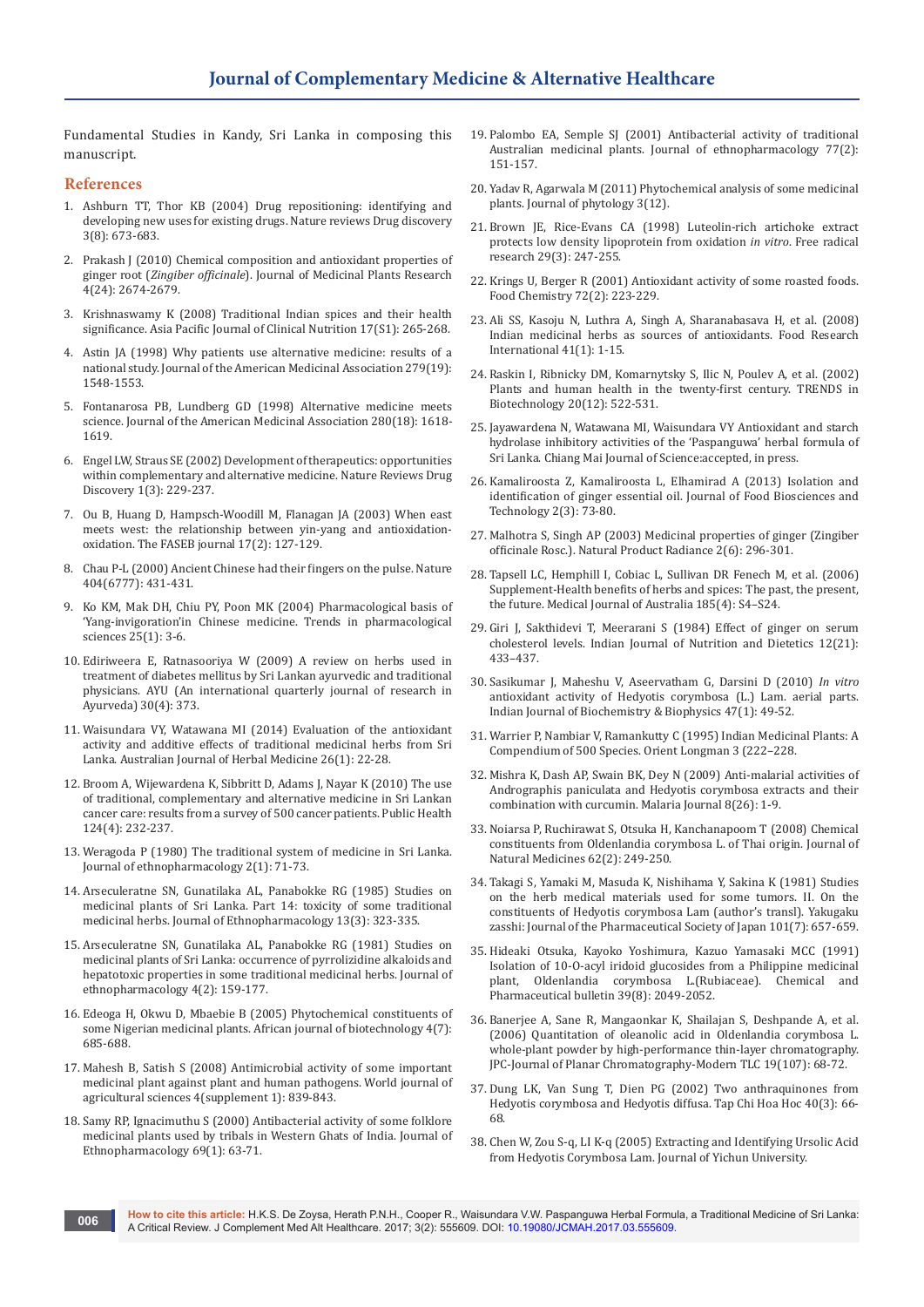- 39. [Kumar S, Sharma U, Sharma A, Pandey A \(2012\) Protective efficacy](https://www.ncbi.nlm.nih.gov/pubmed/23273209)  [of Solanum xanthocarpum root extracts against free radical damage:](https://www.ncbi.nlm.nih.gov/pubmed/23273209)  [phytochemical analysis and antioxidant effect. Cellular and Molecular](https://www.ncbi.nlm.nih.gov/pubmed/23273209)  [Biology 58\(1\): 171-178.](https://www.ncbi.nlm.nih.gov/pubmed/23273209)
- 40. Reddy N, Reddy R (2014) Solanum xanthocarpum chemical constituents and medicinal properties: A review. Scholar Academic Journal of Pharmacy 3(2): 146-149.
- 41. Jain J (1980) A clinical trial of kantakari (Solanum xanthocarpum) in cases of tamak swasa (some respiratory diseases). Journal of Research in Ayurveda and Siddha 1(3): 447-460.
- 42. [Govindan S, Viswanathan S, Vijayasekaran V, Alagappan R \(1999\) A pilot](https://www.ncbi.nlm.nih.gov/pubmed/10433479)  [study on the clinical efficacy of Solanum xanthocarpum and Solanum](https://www.ncbi.nlm.nih.gov/pubmed/10433479)  [trilobatum in bronchial asthma. Journal of ethnopharmacology 66\(2\):](https://www.ncbi.nlm.nih.gov/pubmed/10433479)  [205-210.](https://www.ncbi.nlm.nih.gov/pubmed/10433479)
- 43. Singh OM, Singh T (2010) Phytochemistry of Solanum xanthocarpum: an amazing traditional healer. Journal of Scientific & Indutrial Research 69: 732-740.
- 44. [Punitha I, Rajendran K, Shirwaikar A, Shirwaikar A \(2005\) Alcoholic](https://www.ncbi.nlm.nih.gov/pmc/articles/PMC1193540/)  [stem extract of Coscinium fenestratum regulates carbohydrate](https://www.ncbi.nlm.nih.gov/pmc/articles/PMC1193540/)  [metabolism and improves antioxidant status in streptozotocin](https://www.ncbi.nlm.nih.gov/pmc/articles/PMC1193540/)[nicotinamide induced diabetic rats. Evidence-Based Complementary](https://www.ncbi.nlm.nih.gov/pmc/articles/PMC1193540/)  [and Alternative Medicine 2\(3\): 375-381.](https://www.ncbi.nlm.nih.gov/pmc/articles/PMC1193540/)
- 45. [Neethu P, Haseena P, Thomas RS, Goveas SW, Abraham A \(2014\)](http://www.japsonline.com/abstract.php?article_id=1154)  [Antioxidant properties of Coscinium fenestratum stem extracts](http://www.japsonline.com/abstract.php?article_id=1154)  [on Streptozotocin induced type 1 diabetic rats. Journal of Applied](http://www.japsonline.com/abstract.php?article_id=1154)  [Pharmaceutical Science 4\(1\): 29-32.](http://www.japsonline.com/abstract.php?article_id=1154)
- 46. Tungpradit R, Sinchaikul S, Phutrakul S, Wongkham W, Chen ST (2010) Anti-cancer compound screening and isolation: coscinium fenestratum, Tinospora crispa and Tinospora cordifolia. Chiang Mai Journal of Science 37(3): 476-488.
- 47. [Malhotra S, Taneja S, Dhar K \(1989\) Minor alkaloid from Coscinium](http://www.sciencedirect.com/science/article/pii/S003194220097910X)  [fenestratum. Phytochemistry 28\(7\): 1998-1999.](http://www.sciencedirect.com/science/article/pii/S003194220097910X)
- 48. [Pinho PM, Pinto MM, Kijjoa A, Pharadai K, Díaz JG et al. \(1992\)](http://www.sciencedirect.com/science/article/pii/003194229280301T)  [Protoberberine alkaloids from Coscinium fenestratum. Phytochemistry](http://www.sciencedirect.com/science/article/pii/003194229280301T)  [31\(4\): 1403-1407.](http://www.sciencedirect.com/science/article/pii/003194229280301T)
- 49. [Shirwaikar A, Rajendran K, Punitha I \(2005\) Antidiabetic](http://www.sciencedirect.com/science/article/pii/S0378874104006130)  [activity of alcoholic stem extract of Coscinium fenestratum in](http://www.sciencedirect.com/science/article/pii/S0378874104006130)  [streptozotocin-nicotinamide induced type 2 diabetic rats. Journal of](http://www.sciencedirect.com/science/article/pii/S0378874104006130)  [Ethnopharmacology 97\(2\): 369-374.](http://www.sciencedirect.com/science/article/pii/S0378874104006130)
- 50. [Nair G, Narasimhan S, Shiburaj S, Abraham T \(2005\) Antibacterial](http://www.sciencedirect.com/science/article/pii/S0367326X05000961)  [effects of Coscinium fenestratum. Fitoterapia 76\(6\): 585-587.](http://www.sciencedirect.com/science/article/pii/S0367326X05000961)
- 51. [Wangensteen H, Samuelsen AB, Malterud KE \(2004\) Antioxidant](http://www.sciencedirect.com/science/article/pii/S0308814604001219)  [activity in extracts from coriander. Food chemistry 88\(2\): 293-297.](http://www.sciencedirect.com/science/article/pii/S0308814604001219)
- 52. [Gray AM, Flatt PR \(1999\) Insulin-releasing and insulin-like activity of](https://www.ncbi.nlm.nih.gov/pubmed/10434846)  [the traditional anti-diabetic plant Coriandrum sativum \(coriander\).](https://www.ncbi.nlm.nih.gov/pubmed/10434846)  [British Journal of Nutrition 81\(3\): 203-209.](https://www.ncbi.nlm.nih.gov/pubmed/10434846)
- 53. [Cortés-Eslava J, Gómez-Arroyo S, Villalobos-Pietrini R, Espinosa-](https://www.ncbi.nlm.nih.gov/pubmed/15451560)[Aguirre JJ \(2004\) Antimutagenicity of coriander \(Coriandrum sativum\)](https://www.ncbi.nlm.nih.gov/pubmed/15451560)  [juice on the mutagenesis produced by plant metabolites of aromatic](https://www.ncbi.nlm.nih.gov/pubmed/15451560)  [amines. Toxicology letters 153\(2\): 283-292.](https://www.ncbi.nlm.nih.gov/pubmed/15451560)
- 54. [Eidi M, Eidi A, Saeidi A, Molanaei S, Sadeghipour A, et al. \(2009\) Effect](https://www.ncbi.nlm.nih.gov/pubmed/19003941)  of coriander seed (*Coriandrum sativum L*[.\) ethanol extract on insulin](https://www.ncbi.nlm.nih.gov/pubmed/19003941)  [release from pancreatic beta cells in streptozotocin-induced diabetic](https://www.ncbi.nlm.nih.gov/pubmed/19003941)  [rats. Phytother Res 23\(3\): 404-406.](https://www.ncbi.nlm.nih.gov/pubmed/19003941)
- 55. Darughe F, Barzegar M, Sahari M (2012) Antioxidant and antifungal activity of Coriander (*Coriandrum sativum* L.) essential oil in cake. International Food Research Journal 19(3): 1253-1260.
- 56. [Sunil C, Agastian P, Kumarappan C, Ignacimuthu S \(2012\)](https://www.ncbi.nlm.nih.gov/pubmed/22306921) *In vitro* [antioxidant, antidiabetic and antilipidemic activities of Symplocos](https://www.ncbi.nlm.nih.gov/pubmed/22306921)

[cochinchinensis \(Lour.\) S. Moore bark. Food and chemical toxicology](https://www.ncbi.nlm.nih.gov/pubmed/22306921)  [50\(5\): 1547-1553.](https://www.ncbi.nlm.nih.gov/pubmed/22306921)

- 57. [Al-Mofleh I, Alhaider A, Mossa J, Al-Sohaibani M, Rafatullah S, et](https://www.ncbi.nlm.nih.gov/pubmed/21783688)  [al.\(2006\) Protection of gastric mucosal damage by Coriandrum sativum](https://www.ncbi.nlm.nih.gov/pubmed/21783688)  [L. pretreatment in Wistar albino rats. Environmental Toxicology and](https://www.ncbi.nlm.nih.gov/pubmed/21783688)  [Pharmacology 22\(1\): 64-69.](https://www.ncbi.nlm.nih.gov/pubmed/21783688)
- 58. [Hedges L, Lister C \(2007\) Nutritional attributes of herbs, crop and food.](https://www.researchgate.net/publication/268516178_Nutritional_attributes_of_herbs)  [Research Confidential Report, A report presented for Horticulfare New](https://www.researchgate.net/publication/268516178_Nutritional_attributes_of_herbs)  [Zealand 42.](https://www.researchgate.net/publication/268516178_Nutritional_attributes_of_herbs)
- 59. [Sunila E, Kuttan G \(2004\) Immunomodulatory and antitumor activity](https://www.ncbi.nlm.nih.gov/pubmed/15013199)  of *Piper longum* [Linn. and piperine. Journal of ethnopharmacology](https://www.ncbi.nlm.nih.gov/pubmed/15013199)  [90\(2\): 339-346.](https://www.ncbi.nlm.nih.gov/pubmed/15013199)
- 60. [Kumar S, Kamboj J, Sharma S \(2011\) Overview for various aspects of](https://www.ncbi.nlm.nih.gov/pubmed/21704957)  the health benefits of *Piper longum* [linn. fruit. Journal of acupuncture](https://www.ncbi.nlm.nih.gov/pubmed/21704957)  [and meridian studies 4\(2\): 134-140.](https://www.ncbi.nlm.nih.gov/pubmed/21704957)
- 61. Rastogi R, Mehrotra B (1993) BN Compendium of Indian Medicinal plants Central DrugResearch Institute Lucknow & NISC. New Delhi 4.
- 62. Singh [YN \(1992\) Kava: An overview. Journal of ethnopharmacology](https://www.ncbi.nlm.nih.gov/pubmed/1453702)  [37\(1\): 13-45.](https://www.ncbi.nlm.nih.gov/pubmed/1453702)
- 63. [Stöhr JR, Xiao PG, Bauer R \(2001\) Constituents of Chinese Piper](https://www.ncbi.nlm.nih.gov/pubmed/11297843)  [species and their inhibitory activity on prostaglandin and leukotriene](https://www.ncbi.nlm.nih.gov/pubmed/11297843)  biosynthesis *in vitro*[. Journal of Ethnopharmacology 75\(2\): 133-139.](https://www.ncbi.nlm.nih.gov/pubmed/11297843)
- 64. [Anuradha V, Srinivas P, Madhusudana Rao J \(2004\) Isolation and](https://www.ncbi.nlm.nih.gov/pubmed/15143835)  [synthesis of isodihydropiperlonguminine. Natural product research](https://www.ncbi.nlm.nih.gov/pubmed/15143835)  [18\(3\): 247-251.](https://www.ncbi.nlm.nih.gov/pubmed/15143835)
- 65. [Pradeep C Kuttan G \(2002\) Effect of piperine on the inhibition of](https://www.ncbi.nlm.nih.gov/pubmed/12553376)  [lung metastasis induced B16F-10 melanoma cells in mice. Clinical &](https://www.ncbi.nlm.nih.gov/pubmed/12553376)  [experimental metastasis 19\(8\): 703-708.](https://www.ncbi.nlm.nih.gov/pubmed/12553376)
- 66. [Natarajan KS, Narasimhan M, Shanmugasundaram KR,](https://www.ncbi.nlm.nih.gov/pubmed/16337350)  [Shanmugasundaram E \(2006\) Antioxidant activity of a salt–](https://www.ncbi.nlm.nih.gov/pubmed/16337350) [spice–herbal mixture against free radical induction. Journal of](https://www.ncbi.nlm.nih.gov/pubmed/16337350)  [ethnopharmacology 105\(1\): 76-83.](https://www.ncbi.nlm.nih.gov/pubmed/16337350)
- 67. [Koul IB, Kapil A \(1993\) Evaluation of the liver protective potential of](https://www.ncbi.nlm.nih.gov/pubmed/8255933)  [piperine, an active principle of black and long peppers. Planta medica](https://www.ncbi.nlm.nih.gov/pubmed/8255933)  [59\(05\): 413-417.](https://www.ncbi.nlm.nih.gov/pubmed/8255933)
- 68. [Kumar S, Arya P, Mukherjee C, Singh BK, Singh N, et al \(2005\) Novel](https://www.ncbi.nlm.nih.gov/pubmed/16313198)  [aromatic ester from Piper longum and its analogues inhibit expression](https://www.ncbi.nlm.nih.gov/pubmed/16313198)  [of cell adhesion molecules on endothelial cells. Biochemistry 44\(48\):](https://www.ncbi.nlm.nih.gov/pubmed/16313198)  [15944-15952.](https://www.ncbi.nlm.nih.gov/pubmed/16313198)
- 69. [Tripathi D, Gupta N, Lakshmi V, Saxena K, Agrawal A \(1999\) Antigiardial](https://www.ncbi.nlm.nih.gov/pubmed/10548746)  [and immunostimulatory effect of Piper longum on giardiasis due to](https://www.ncbi.nlm.nih.gov/pubmed/10548746)  [Giardia lamblia. Phytotherapy Research 13\(7\): 561-565.](https://www.ncbi.nlm.nih.gov/pubmed/10548746)
- 70. Ali MA, Alam N, Yeasmin M, Khan A, Sayeed M, et al. (2007) Antimicrobial screening of different extracts of Piper longum Linn. Res J Agri Biol Sci 3(60): 852-857.
- 71. [Iwashita M, Saito M, Yamaguchi Y, Takagaki R, Nakahata N \(2007\)](https://www.ncbi.nlm.nih.gov/pubmed/17603157)  [Inhibitory effect of ethanol extract of Piper longum L. on rabbit platelet](https://www.ncbi.nlm.nih.gov/pubmed/17603157)  [aggregation through antagonizing thromboxane A2 receptor. Biological](https://www.ncbi.nlm.nih.gov/pubmed/17603157)  [and Pharmaceutical Bulletin 30\(7\): 1221-1225.](https://www.ncbi.nlm.nih.gov/pubmed/17603157)
- 72. [Vedhanayaki G, Shastri GV, and Kuruvilla A \(2003\) Analgesic activity of](https://www.ncbi.nlm.nih.gov/pubmed/15266916)  *Piper longum* [Linn. root. Indian J Exp Biol 41\(6\): 649-651](https://www.ncbi.nlm.nih.gov/pubmed/15266916)
- 73. [Choochote W, Chaithong U, Kamsuk K, Rattanachanpichai E, Jitpakdi](https://www.ncbi.nlm.nih.gov/pubmed/16547577)  [A, et al. \(2006\) Adulticidal activity against Stegomyia aegypti \(Diptera:](https://www.ncbi.nlm.nih.gov/pubmed/16547577)  [Culicidae\) of three Piper spp. Revista do Instituto de Medicina Tropical](https://www.ncbi.nlm.nih.gov/pubmed/16547577)  [de São Paulo 48\(1\): 33-37.](https://www.ncbi.nlm.nih.gov/pubmed/16547577)
- 74. [Kim KS, Kim JA, Eom SY, Lee SH, Min KR, et al. \(2006\) Inhibitory effect](https://www.ncbi.nlm.nih.gov/pubmed/16420250)  [of piperlonguminine on melanin production in melanoma B16 cell line](https://www.ncbi.nlm.nih.gov/pubmed/16420250)  [by downregulation of tyrosinase expression. Pigment cell research](https://www.ncbi.nlm.nih.gov/pubmed/16420250)  [19\(1\): 90-98.](https://www.ncbi.nlm.nih.gov/pubmed/16420250)